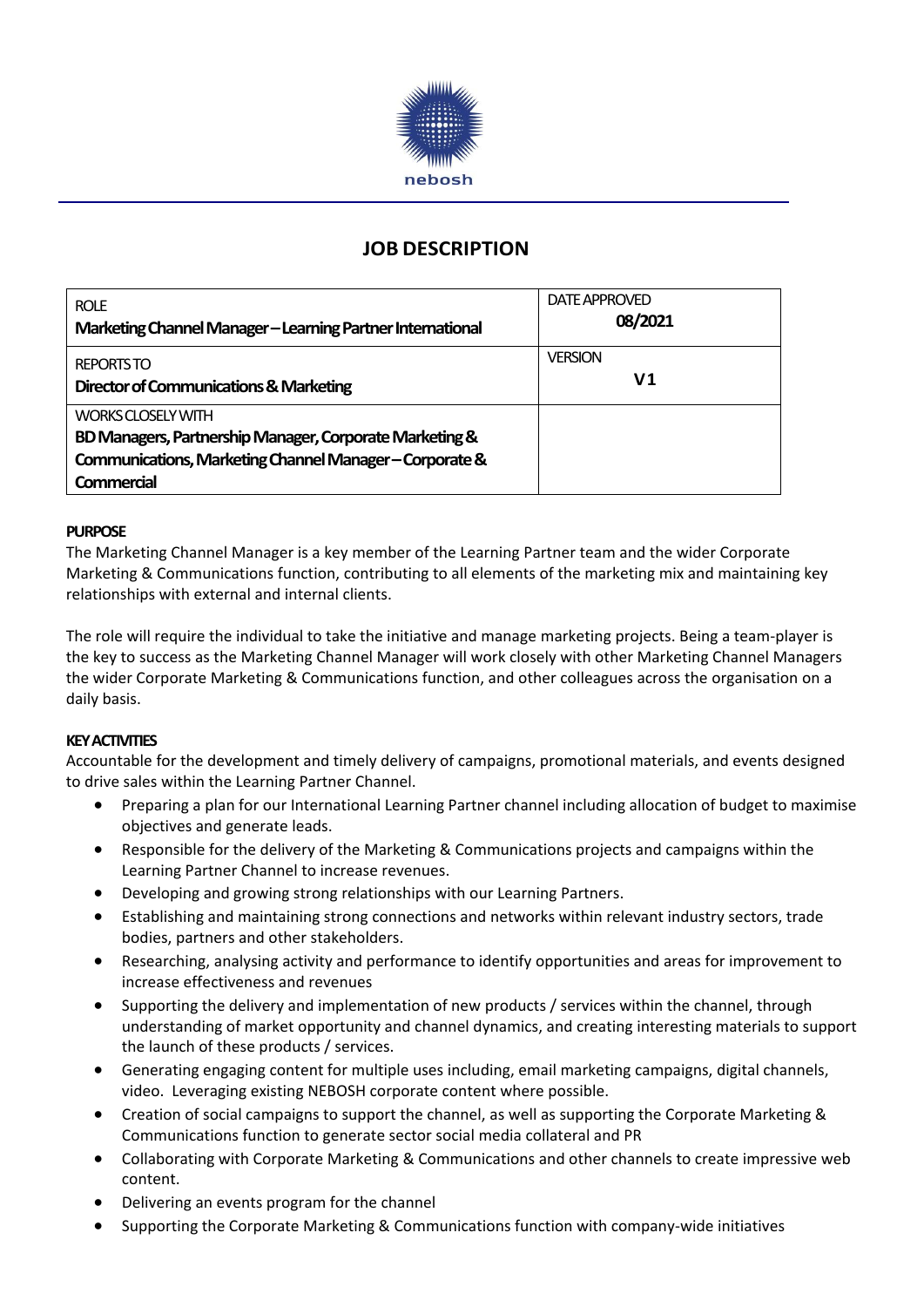- Tracking, measuring and report on campaign effectiveness, including VFM.
- Supporting delivery of NEBOSH revenues from our Learning Partners.

# **ESSENTIAL SKILLS & EXPERIENCE**

- 1. Experience, with a track-record of effectiveness, in:
	- o All aspects of current marketing tools and techniques
	- o Channel Marketing experience (Marketing "to" and "through" partners).
	- $\circ$  Effective use of social media, web, copy and email for promotional campaigns
	- o Experience with International Marketing Campaigns
	- o Content management, including effective use of CMS system
	- $\circ$  Writing and commenting on marketing copy; strong proof-reading and editing skills
	- o Managing the production of good promotional copy, visuals and designs
	- o Event management, including planning, logistics and cost control
	- o Working in a complex stakeholder environment, with excellent relationship management skills
	- o Monitoring and reporting, eg on campaign effectiveness and VFM
	- o Managing and motivating suppliers
- 2. Good knowledge of:
	- o NEBOSH's current markets
	- o NEBOSH's products & competitors
	- o GDPR
	- o SEO, Google analytics, PPC
	- o Marketing analytics software
	- o CRM systems
	- o Webinar technology
	- o CMS
- 3. Effective skills in:
	- o Marketing tools and techniques
	- o Making sales
	- o Communication
	- o Project management
	- o Monitoring and reporting
	- o Budget control
	- o Copywriting
	- o Managing design
	- o Data analysis
	- o Microsoft Office software tools
	- o Webinar technologies
	- o Email marketing systems

# 4. Attributes:

- o Creative
- o Excellent communication skills, written and verbal
- o Commercial mind-set
- o Target-driven
- o Tenacious
- o Energetic
- o Well-organised; able to multi-task, work at pace and under pressure; meets deadlines
- o 'Can-do, will-do' attitude
- o Collaborative
- o Sets and meets high standards
- o Demonstrates integrity in all situations